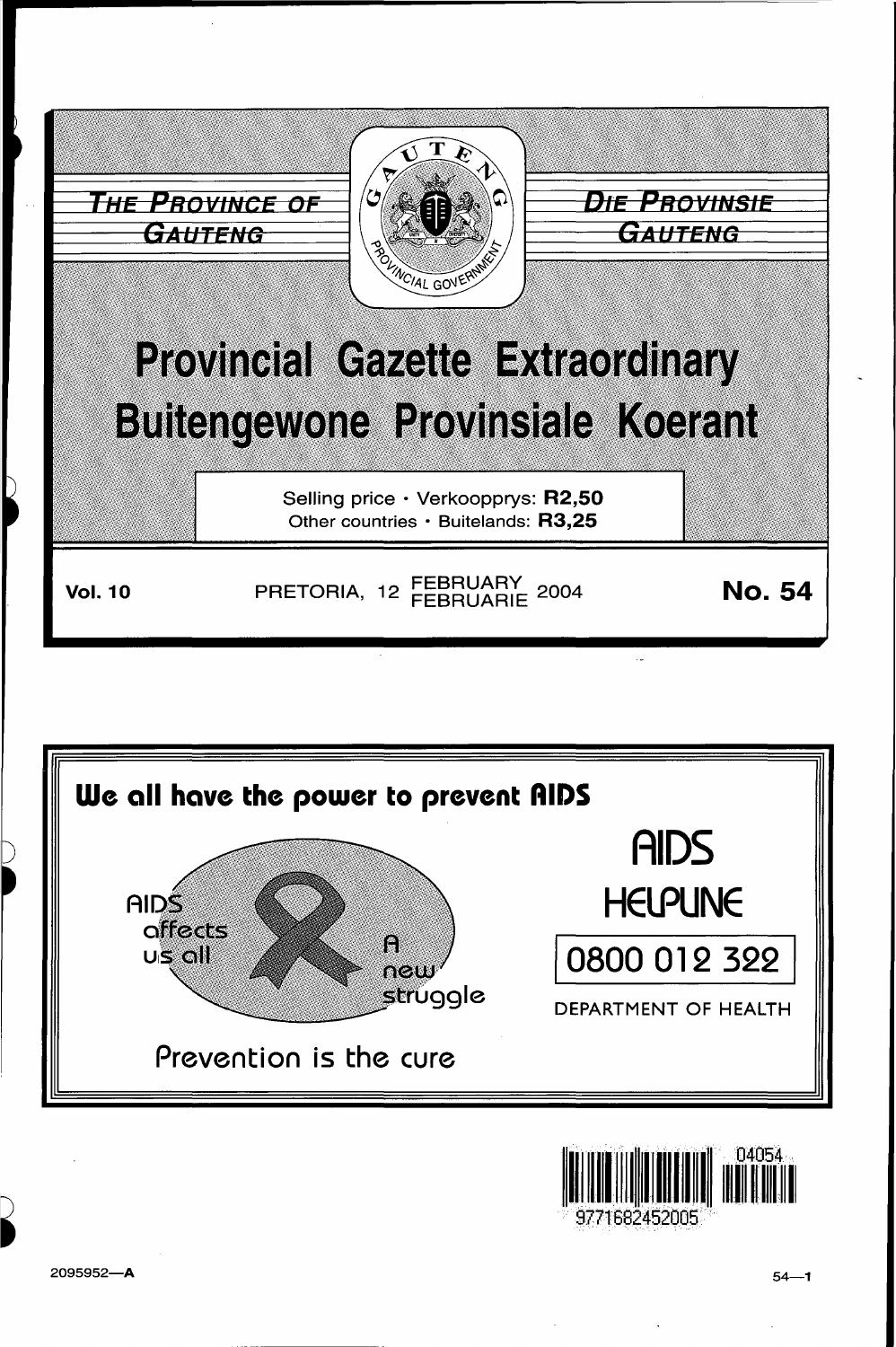No.

 $\bar{\mathbf{t}}$ 

 $\bar{\mathcal{L}}$ 

 $\mathcal{L}_{\mathcal{A}}$ 

### **CONTENTS • INHOUD**

### **LOCAL AUTHORITY NOTICES**  Page Gazette<br>No. No. No. No.

| 224 Town-planning and Townships Ordinance (15/1986): City of Johannesburg Metropolitan Municipality: Declaration as |    |
|---------------------------------------------------------------------------------------------------------------------|----|
|                                                                                                                     | 54 |
|                                                                                                                     | 54 |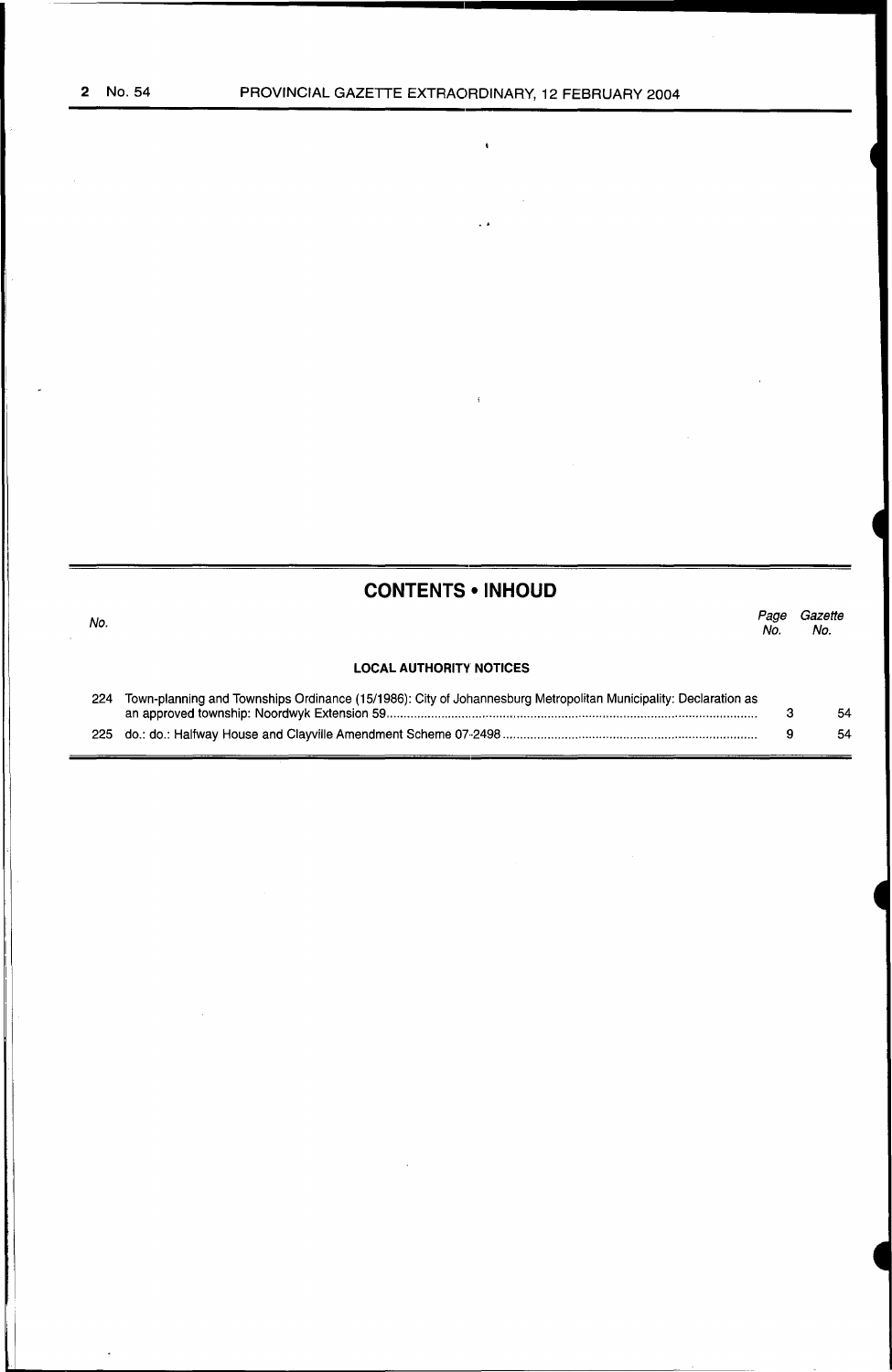### LOCAL AUTHORITY NOTICES

#### LOCAL AUTHORITY NOTICE 224

#### CITY OF JOHANNESBURG, METROPOLITAN MUNICIPALITY

#### (FORMER MIDRAND METROPOLITAN LOCAL COUNCIL)

#### DECLARATION AS APPROVED TOWNSHIP

In terms of Section 103 of the Town Planning and Townships Ordinance, 1986 (Ordinance 15 of 1986) the City of Johannesburg, (former Northern Metropolitan Local Council) hereby declares Noordwyk Extension 59 Township to be an approved township subject to the conditions set out in the schedule hereto.

#### ANNEXURE

STATEMENT OF THE CONDITIONS UNDER WHICH THE APPLICATION MADE BY BOUTRONIX (PROPRIETARY) LIMITED REGISTRATION NO. 2003/015546/07 (HEREIN AFTER REFERRED TO AS THE APPLICANT/TOWNSHIP OWNER) UNDER THE PROVISIONS OF SECTION 98(1) OF THE TOWN PLANNING AND TOWNSHIPS ORDINANCE, 1986 (ORDINANCE 15 OF 1986) FOR PERMISSION TO ESTABLISH A TOWNSHIP ON PORTION 910 (A PORTION OF PORTION 9) OF THE FARM RANDJESFONTEIN 405, REGISTRATION DIVISION J.R., PROVINCE OF GAUTENG HAS BEEN GRANTED.

#### 1 Conditions of establishment

1.1 Name

The name of the township shall be Noordwyk Extension 59.

1.2 Design

The township shall consist of erven and streets as indicated on General Plan S.G. No 9675/2003.

#### 1.3 Engineering services

- 1.3.1 The township owner shall be responsible for the installation and provision of engineering services including streets and storm-water drainage and a contribution towards bulk sewerage services; and
- 1.3.2 the local authority concerned shalf be responsible for the installation and provision of external engineering services;

The township owner shall when he intends to provide the township with engineering and essential services:

- 1.3.3 by agreement with the local authority classify every engineering service to be provided for the township in terms of section 116 of the Town Planning and Townships Ordinance, 1986 (Ordinance 15 of 1986) as an internal or external engineering service and in accordance with the guidelines; and
- 1.3.4 install or provide all internal and essential services to the satisfaction of the local authority and for this purpose shall lodge reports, diagrams and specifications as the local authority may require.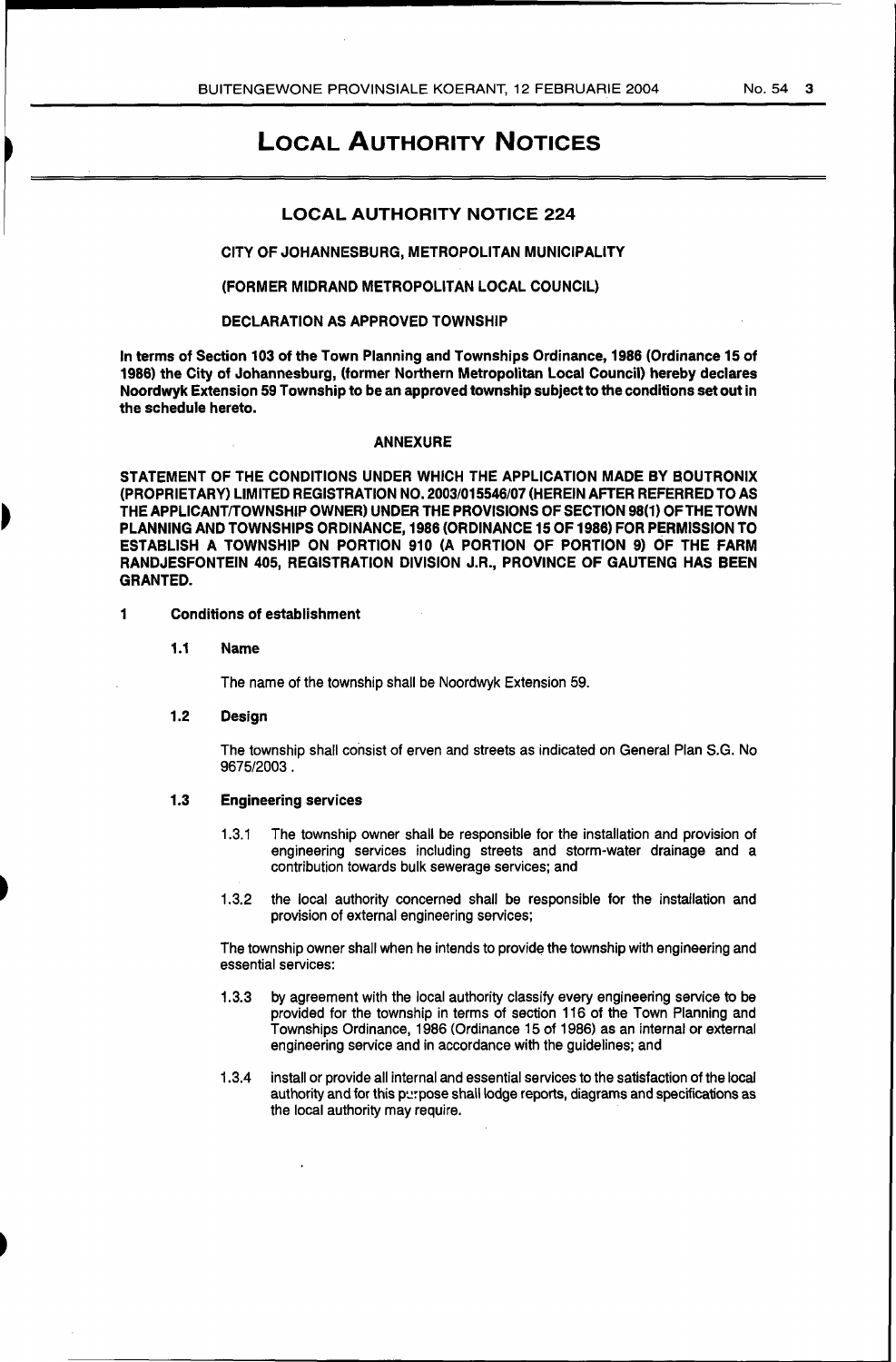#### **1.4 Endowment**

The township owner shall in terms of section 98(2) of the Town Planning and Townships Ordinance, 1986 (Ordinance 15 of 1986) read with regulation 43 of the Town planning and Townships Regulations, 1986, pay the local authority a lump sum endowment for the provision of land for park (public open space). Such endowment shall be payable as determined by the local authority, in terms of section 81 of the said Ordinance.

#### **1.5 Disposal of existing conditions of title**

All erven shall be made subject to existing conditions and servitudes, if any, including the reservation of rights to minerals.

#### **1.6 Demolition of buildings and structures**

The township owner shall at his own expense cause all existing buildings and structures situated within the building line reserves, side spaces or over common boundaries to be demolished to the satisfaction of the local authority when required by the local authority to do so.

#### **1.7** Removal of litter

The township owner shall at his own expense cause all litter within the township area to be removed to the satisfaction of the local authority when required by the local authority to do so.

#### **1.8** Removal or replacement of municipal services

If, by reason of the establishment of the township, it should become necessary to remove or replace any existing municipal services, the cost thereof shall be borne by the township owner.

#### **1.9 Repositioning of circuits**

If, by any reason of the establishment of the township, it should become necessary to reposition any existing circuits of ESKOM, the cost thereof shall be borne by the township owner.

#### **1.10 Restriction on the transfer of erf 2222**

Erf 2222 shall be transferred only to the Residents Association established in respect of the township, which Association shall have full responsibility for the functioning and proper maintenance of the said erf and the essential services with the said erf.

#### **1.11 Formation and duties of Resident's Association**

- 1.11.1 The applicant shall properly and legally constitute a Resident's association to the satisfaction of the local authority prior to or simultaneous with the sale of the first erf in the township.
- 1.11.2 Erven 2220- 2221 (Private Open Space) as well as erf 2222 (Access) shall be registered in the name of the Resident's Association.
- 1.11.3 Each and every owner of Erven 2149 2219 shall become a member of the Resident's Association upon transfer of the erf. Such Association shall have full responsibility for Erven 2220 - 2221 and in the case of Erf 2222 for the essential services (excluding services taken over by the local authority) contained herein.
- 1.11.4 The Resident's Association shall have full legal power to levy from each and every member the costs incurred in fulfilling its function and shall have legal recourse to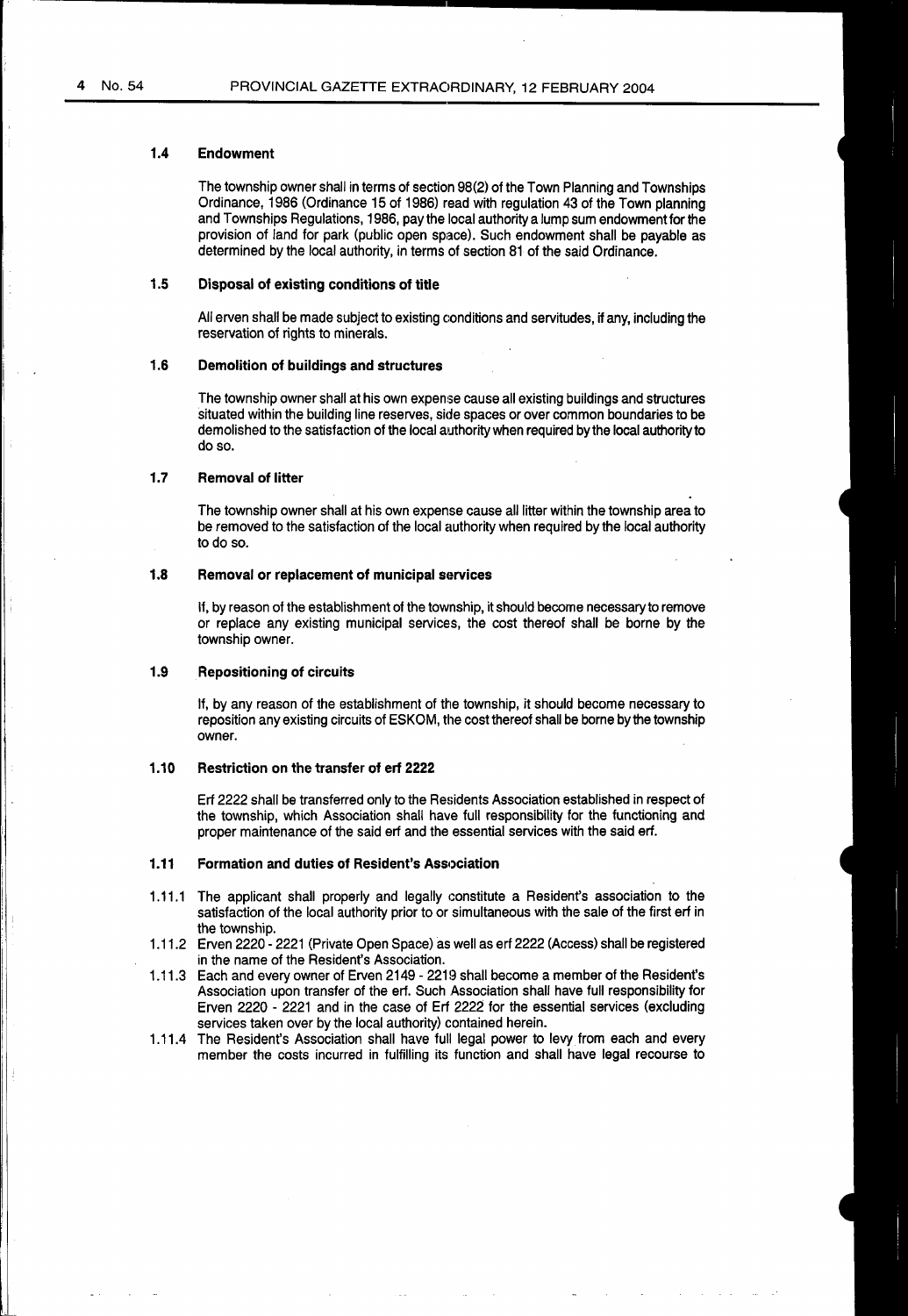- 1.11.5 The local authority shall not be liable for the malfunction of the surfacing of the access way and/or any services with the exception of services taken over by the local authority.
- 1.11.6 A servitude for municipal services shall be registered over Erf 2222 in favour of, and to the satisfaction of the focal authority.
- 1.11. 7 Access from Erven 2149 2219 to a public road shall be across Erf 2222.
- 1.11.8 The local authority shall have unrestricted access to Erf 2222 at all times.

#### **1.12 Obligations with regard to services and restriction regarding the alienation of erven.**

The township owner shall within such period as the local authority may determine, fulfil his obligations in respect of the provision of water, electricity and sanitary services as well as the construction of roads and storm water drainage and the installation of systems therefore as previously agreed upon between the township owner and the local authority. Erven shall not be alienated or be transferred into the name of a purchaser prior to the local authority verifying that sufficient guarantees/cash contributions in respect of the supply of services by the township owner have been submitted or paid to the said local authority.

#### **2 Conditions of title**

#### **2.1 Conditions imposed by the local authority in terms of the provisions of the Town Planning and Townships Ordinance, 1986 (Ordinance 15 of 1986)**

All erven except erf 2222 mentioned hereunder shall be subject to the conditions as indicated:

- 2.1.1 The erven are subject to a servitude, 2 metres wide, in favour of the local authority for sewerage and other municipal purposes, along any two boundaries other than a street boundary and in the case of a panhandle erf, an additional servitude for municipal purposes 2 metres wide across the access portion of the erf, if an when required by the local authority: Provided that the local authority may dispense with any such servitude.
- 2.1.2 No building or other structure shall be erected within the aforesaid servitude area and no large-rooted trees shall be planted within the area of such servitude or within 2 (two) metres thereof.
- 2.1.3 The local authority shall be entitled to deposit temporarily on the land adjoining the aforesaid servitude such material as may be excavated by it during the course of the construction, maintenance or removal of such sewerage mains and other work as it, in its discretion may deem necessary and shall further be entitled to reasonable access to the said land for the aforesaid purpose subject to any damage done during the process of the construction, maintenance or removal of such sewerage mains and other works being made good by the local authority.

#### 2.1.4 Erf 2222

The entire erf is subject to a servitude of right of way and municipal purposes in favour of the local authority as indicated on the General Plan.

2.1.5 Erf 2221

The erf is subject to a servitude for transformer/ substation purposes in favour of the local authority, as indicated on the general plan.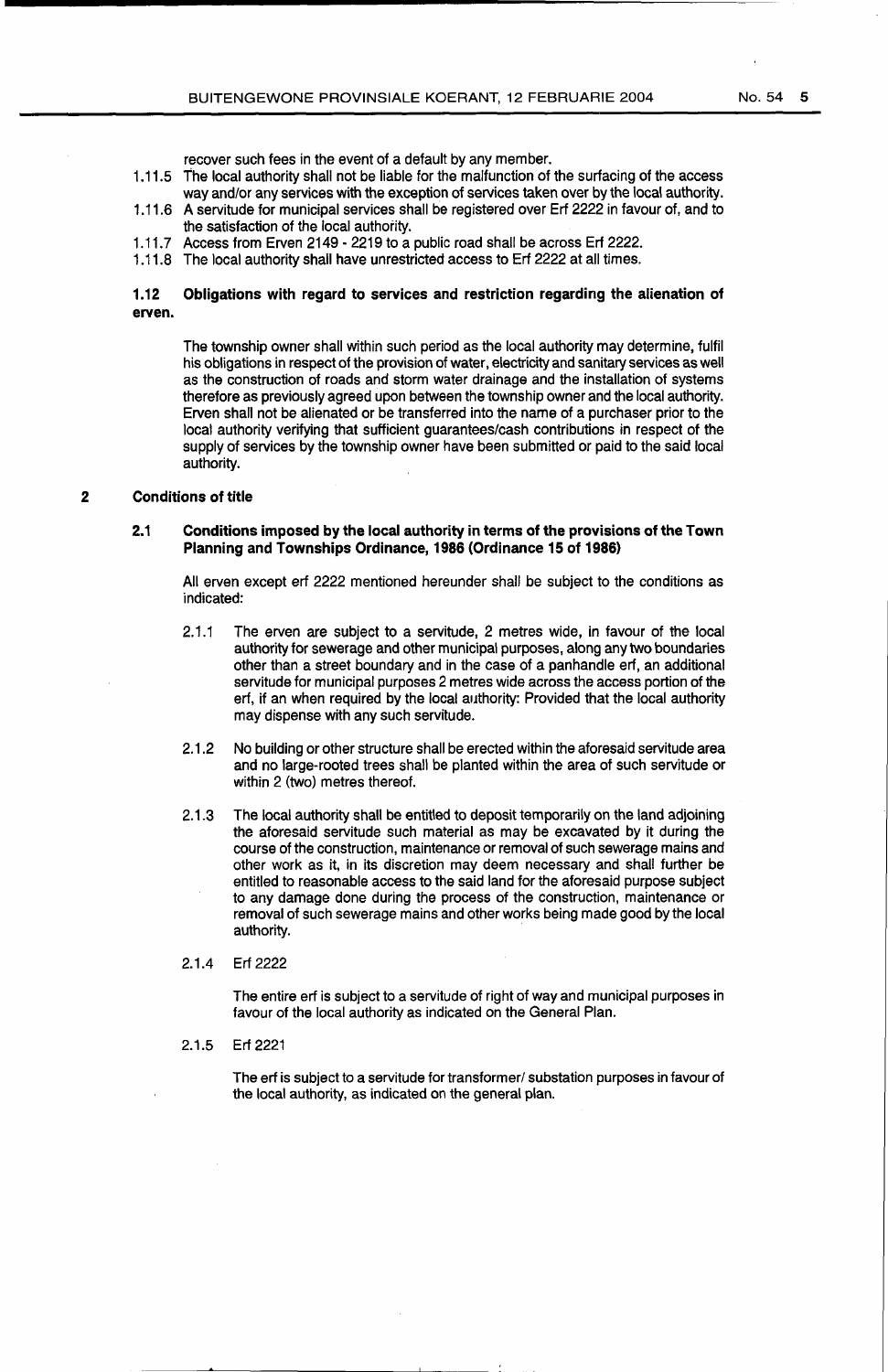#### PLAASLIKE BESTUURSKENNISGEWING 224

#### PLAASLIKE BESTUURSKENNISGEWING 84 VAN 2004

#### JOHANNESBURG STAD, METROPOLITAANSE MUNISIPALITEIT

#### (GEWESE MIDRAND METROPOLITAANSE PLAASLIKE RAAD)

#### VERKLARING TOT 'N GOEDGEKEURDE DORP

Ingevolge Artikel 103 van die Ordonnansie op Dorpsbeplanning en Dorpe, 1986 (Ordonnansie 15 van 1986), verklaar die Johannesburg Stad, (vroëer Noordelike Metropolitaanse Plaaslike Raad) hierby Noordwyk Uitbreiding 59 tot 'n goedgekeurde dorp onderworpe aan die voorwaardes uiteengesit in die bygaande bylae.

#### **BYLAE**

STAAT VAN VOORWAARDES WAAROP DIE AANSOEK GEDOEN DEUR BOUTRONIX (EIENDOMS) BEPERK REGISTRASIE NR 2003/015546/07(HIERNA DIE AANSOEKDOENER GENOEM) INGEVOLGE DIE BEPALINGS VAN ARTIKEL 98(1) VAN DIE ORDONNANSIE OP DORPSBEPLANNING EN DORPE,1986 (ORDONNANSIE 15 VAN 1986), OM TOESTEMMING OM 'N CORP TE STIG OP GEDEELTE 910 ('N GEDEELTE VAN GEDEELTE 9) VAN DIE PLAAS RANDJESFONTEIN 405, REGISTRASIE AFDELING J.R., PROVINSIE VAN GAUTENG, TOEGESTAAN IS.

#### 1. Stigtingsvoorwaardes

#### 1.1 Naam

Die naam van die dorp is Noordwyk Uitbreiding 59.

#### 1.2 Ontwerp

Die dorp bestaan uit erwe en strata soos aangedui op Algemene Plan L.G. No. 9675/2003.

#### 1.3 lngenleursdlenste

- 1.3.1 Die dorpseienaar is verantwoordelik vir die installering en voorsiening van ingenieursdienste insluitende strata en stormwater dreinering soewel as 'n bydra vir eksterne dienste; en
- 1.3.2 die plaaslike bestuur is verantwoordelik vir die installering en voorsiening van eksterne ingenieursdienste.

Die dorpseienaar sal, wanneer hy van voorneme is om die dorp van ingenieurs- en noodsaaklike dienste te voorsien:

- 1.3.3 elke ingenieursdiens wat vir die dorp voorsien moet word, ingevolge artikel 116 van die Ordonnansie op Dorpsbeplanning en Dorpe, 1986 (Ordonnansie 15 van 1986) by ooreenkoms met clie plaaslike bestuur klassifiseer as interne en eksterne ingenieursdienste; en
- 1.3.4 aile interne ingenieursdienste en noodsaaklike dienste installeer en voorsien tot bevrediging van die plaaslike bestuur en vir hierdie doel moet die verslae, planne en spesifikasies soos vereis deur die plaaslike owerheid ingedien word.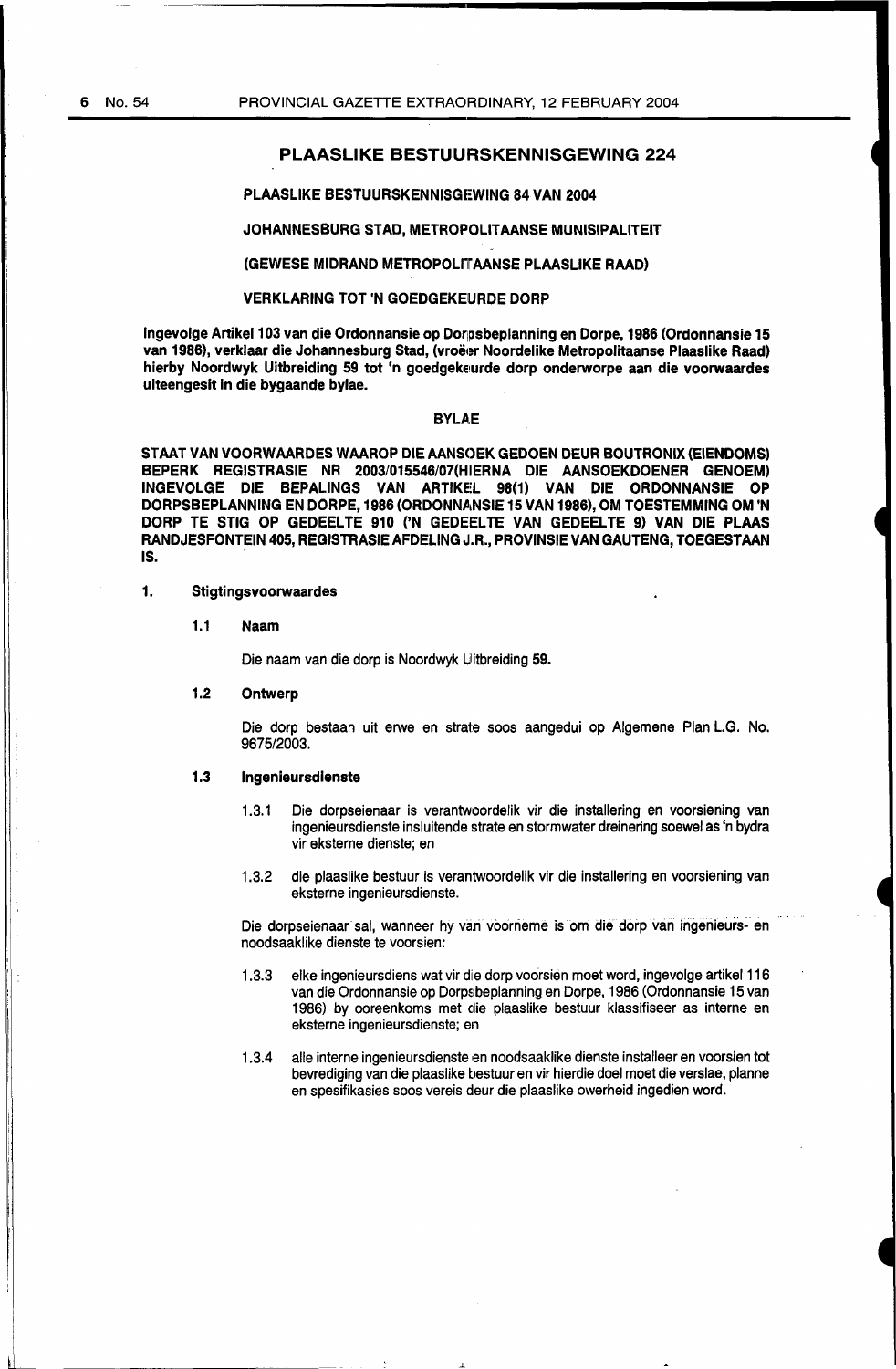#### **1.4 Begiftiging**

Die dorpseienaar moet kragtens die bepalings van artikel 98(2) van die Ordonnansie op Dorpsbeplanning en Dorpe, 1986 aan die plaaslike bestuur as begiftiging 'n globale bedrag vir parke (publieke oop ruimte) betaal. Hierdie bydra is betaalbaar soos bepaal deur die plaaslike bestuur, in terme van artikel 81 van die genoemde Ordonnansie.

#### **1.5 Beskikking oor bestaande titel voorwaardes**

Aile erwe moet onderworpe gemaak word aan bestaande voorwaardes en serwitute, as daar is, met inbegrip van die regte op minerale.

#### **1.6 Sloping van geboue en structure**

Die dorpseienaar moet op eie koste all bestaande geboue en structure wat binne boulynreserwes, kant ruimtes en oor gemeenskaplike grense galee is, laat sloop tot bevrediging van die plaaslike bestuur wanneer die plaaslike bestuur dit vereis.

#### **1.7 Verwydering van rommel**

Die dorpseienaar moet op eie koste all rom mel binne die dorpsgebeid laat verwyder tot bevrediging van die plaaslike bestuur wanneer die plaaslike bestuur dit vereis.

#### **1.8 Verskuiwing of vervanging van munisipale dienste**

Indien dit as gevolg van die stigting van die dorp nodig word om enige bestaande munisipale dienste te verskuif of te vervang moet die koste daarvan deur die dorpseienaar gedra word.

#### **1.9 Verskuiwing van kraglyne**

Indian dit as gevolg van die stigting van die dorp nodig word om enige bestaande kraglyne van ESKOM te verskuif, mnoet die koste daarvan deur die dorpseienaar gedra word.

#### **1.10 Beperking op die vervreemdlng van erf 2222**

Erf 2222 mag slegs aan die Huiseienaarsvereniging oorgedra word wat vir die dorp gestig word, en die huiseienaarsvereniging is verantwoordelik vir die funksionering en onderhoud van die genoemde erf en vir die noodsaaklike dienste wat op die erf galee is.

#### **1.11 Samestelling en pligte van die Huiseienaars Assosiasie**

- 1.11.1 Die applikant sal 'n Huiseienaars Assosiasie, oordentelik en wettig saamstel tot bevrediging van die plaaslike bestuur, voor of gelyktydig met die verkoop van die eerste erf in die dorp.
- 1.11.2 Erwe 2220-2221 (privaat Oop Ruimste) sowel as erf 2222 (Toegang) moet in die naam van die Huiseienaars Assosiasie geregistreer word.
- 1.11.3 Een en elk eienaar van erwe 2149- 2219 moet lid word van die Huiseienaars Assosasie op oordrag van die erwe. Die Huiseienaars Assosiasie is ten valle verantwoordelik vir Erwe 2220- 2221 rn in die geval van Erf 222 vir aile dienste (uitgesluit dienste wat deur die raad oorgeneem word) wat binne die erwe geleë is.
- 1.11.4 Die Huiseienaars Assosiasie sal volle wetlike mag hê om van een en elke lid die koste te verhaal wat nodig is om sy werk te verrig en sal wetlike regte he om sodanige kostes van enige lid te verhaal indien die lid nie sy verantwoordelikhede nakom nie.
- 1.11.5 Die plaaslike bestuur kan nie verantwoordelik gehou word indian die oppervlakte van die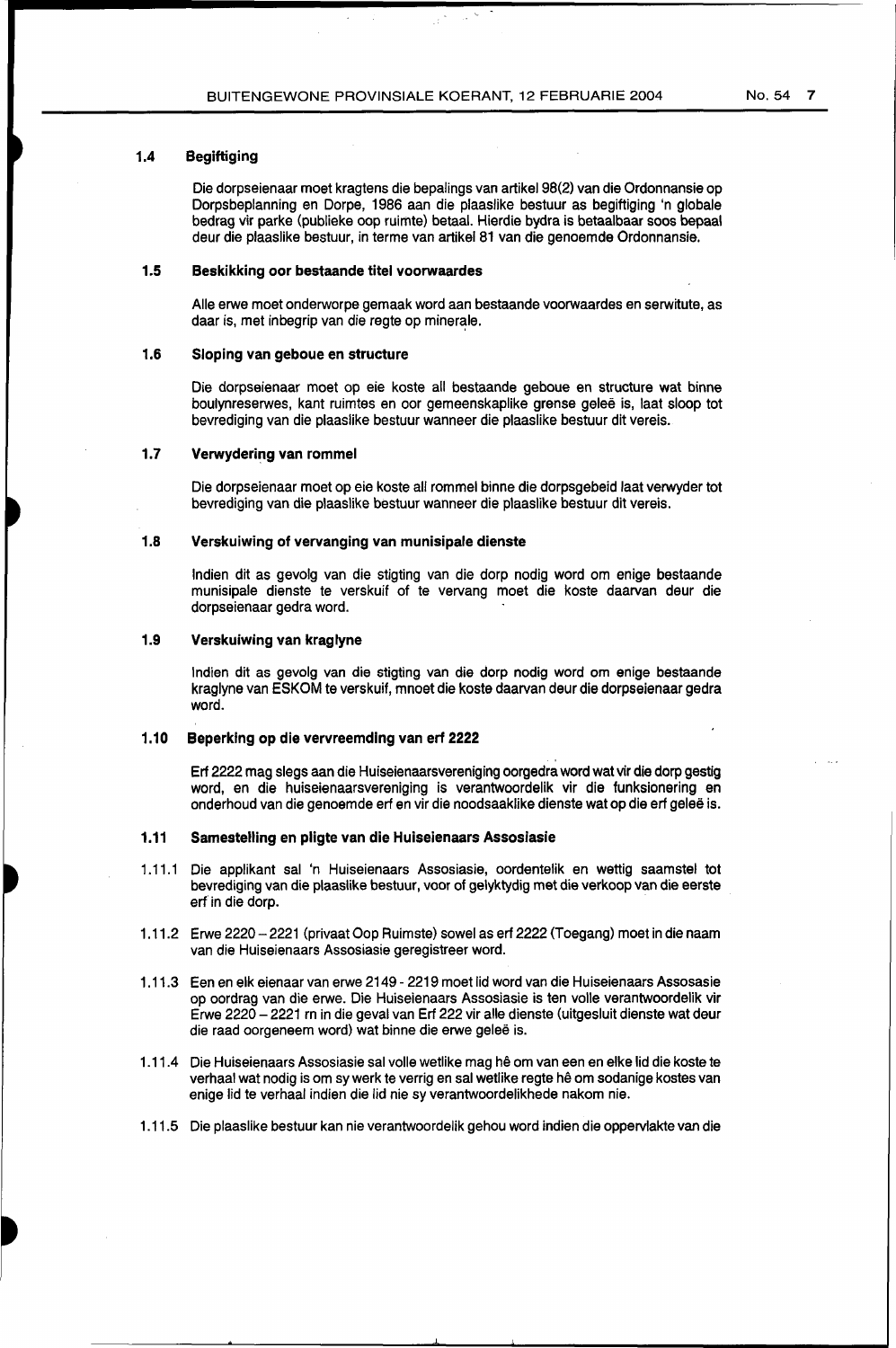toegangs erf onklaar raak nie en/of enige ander dienste, met die uitsondering van dienste wat deur die Raad oorgeneem is..

- 1.11.6 'n Serwituut vir munisipale dienste moet oar Erf 2222 ten gusnte van, en tot bevrediging van die plaaslike bestuur geregistreer word.
- 1.11.7 Toegang van erwe 2149- 2219 na 'n publiekse straat moet oor Erf 2222 wees.
- 1.11.8 Die plaaslike bestuur moet ten aile tye *tot* onbepertke toegang oor Erf 2222 beskik.

#### **1.12 Verantwoordelikheid ten opsigte van dienste en beperking op die vervreemding**  erwe.

Die dorpseienaar sal binne sodanige periode as wat die plaaslike bestuur mag bepaal, sy verantwoordelikheid nakom met betrekking tot die voorsiening van water en riooldienste sowel as vir die konstruksie van paaie en stormwater dreinering en die installering daarvan, soos wat daar vooraf tussen die eienaar en die plaaslike bestuur ooreengekom is. Erwe mag nie vervreem of oorgedra word in die naam van 'n koper alvorens die plaaslike bestuur gesertifiseer het dat voldoende waarborge/kontant bydraes aan die plaaslike bestuur betaal is in verband met die voorsiening van dienste aan die dorpseienaar.

#### **2. TITELVOORWAARDES**

#### 2.1 Voorwaardes opgelê deur die Plaaslike Bestuur kragtens die bepalings van die **Ordonnansie op Dorpsbeplanning en** IDorpe, **1986 (Ordonnansie 15 van 1986)**

#### **Aile erwe behalwe erf 2222 is onderwc•rpe aan die voorwaardes soos aangedui** :

- 2.1.1 Die erwe is onderworpe aan 'n serwituut 2 meter breed vir riolerings- en ander munisipale doeleindes en ten gunste van die plaaslike bestuur langs enige twee grense, uitgesonderd 'n straatgrens en in die geval van 'n pypsteelerf, 'n addisionele serwituut vir munisipale doeleindes 2 meter breed oor die toegangsgedeelte van die erf, indien en wanneer verlang deur die plaaslike bestuur : Met dien verstande dat die plaaslike bestuur van sodanige serwituut mag afsien.
- 2.1.2 Geen geboue of ander strukture mag binne die voorgenoemde serwituutgebied opgerig word nie en geen grootwortelbome mag binne die gebied van sodanige serwituut of binne 'n afstand van 2 (two) meter daarvan geplant word nie.
- 2.1.3 Die plaaslike bestuur is geregtig om enige materiaal wat deur hom uitgegrawe word tydens die aanleg, onderhoud of verwydering van sodanige rioolhoofpypleidings en ander werke wat hy volgens goeddunke noodsaaklik ag, tydelik te plaas op die grand wat aan die voorgenoemde serwituut grens en voorts is die plaaslike bestuur geregtig tot redelike toegang tot genoemde grond vir die voorgenoemde doel, onderworpe daaraan dat die plaaslike bestuur enige skade vergoed wat gedurende die aanleg, onderhoud of verwyderings van sodanige rioolhoofpypleidings en ander werke veroorsaak word.

#### 2.1.4 Erf 2222

Die erf is onderworpe aan 'n serwituut van reg van weg en munisipale doeleindes ten gunste van die plaaslike bestuur, soos op die algemene plan aangedui.

#### 2.1.5 Erf 2221

Die erf is onderworpe aan 'n serwituut substasie doeleindes ten gunste van die plaaslike bestuur, soos op die algemene plan aangedui.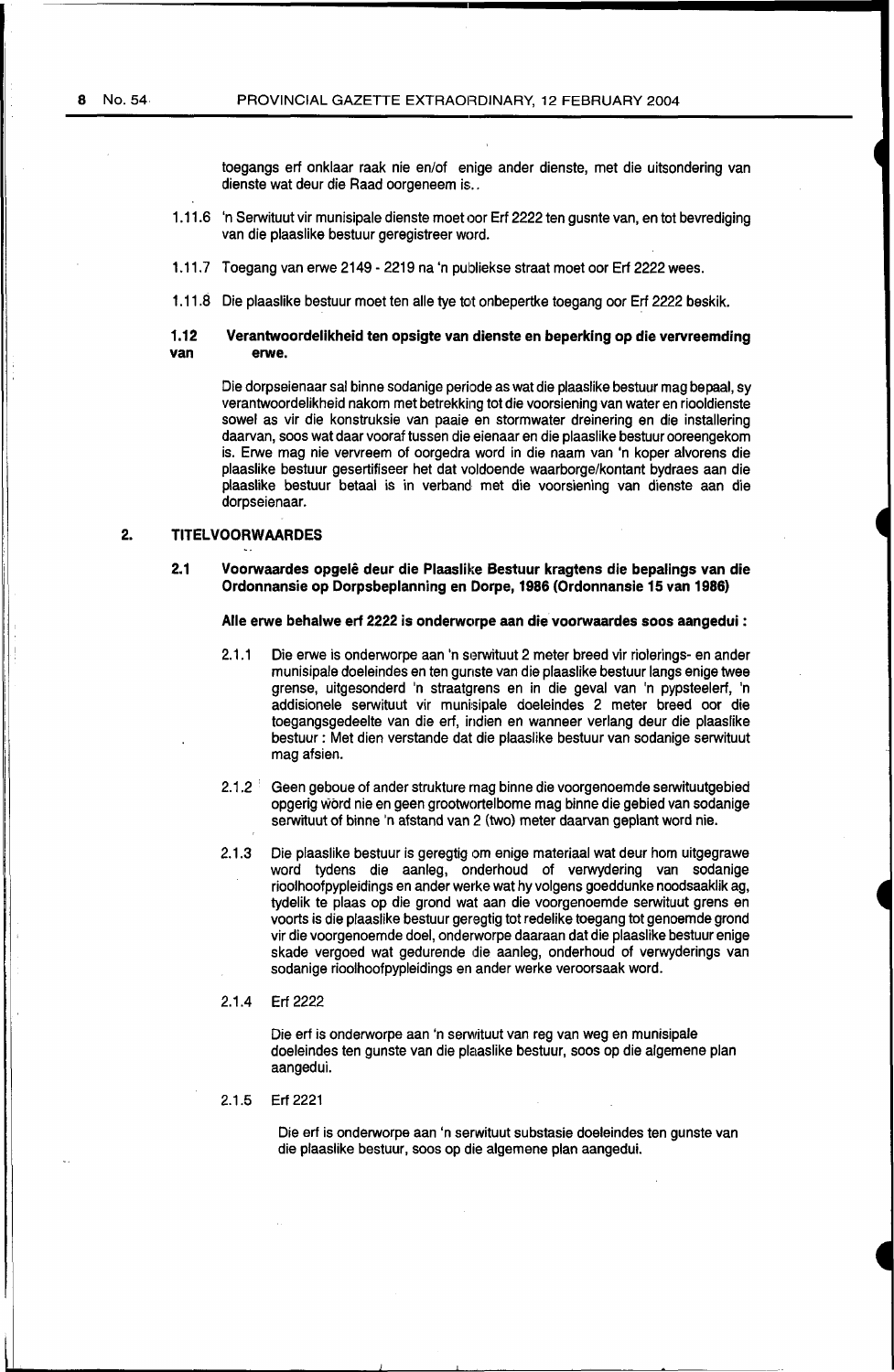#### LOCAL AUTHORITY NOTICE 225

#### HALFWAY HOUSE AND CLAYVILLE TOWN PLANNING SCHEME, 1976, AMENDMENT SCHEME 07- 2498

The City of Johannesburg, (former Northern Metropolitan Local Council), hereby declares that it has approved an amendment scheme, being an amendment of the Halfway House & Clayville Town Planning Scheme, 1976, comprising the same land as included in the township of Noordwyk Extension 59, in terms of the provisions of Section 125 of the Town Planning and Townships Ordinance, 1986 (Ordinance 15 of 1986).

Map 3 and scheme clauses of the amendment scheme are filed with the Deputy Director-General, Gauteng Provincial Government: Department Housing and Local Government, Marshalltown and the Assistant Director: Development Planning, Transportation and Environment, Johannesburg, Room 8100,  $8<sup>th</sup>$  Floor, A-Block, Metropolitan Centre, Braamfontein and are open for inspection at all reasonable times.

The date this scheme will come into operation is 12 February 2004.

This amendment is known as the Halfway House & Clayville Amendment Scheme 07-2498.

#### A NAIR: EXECUTIVE DIRECTOR, DEVELOPMENT PLANNING TRANSPORTATION AND ENVIRONMENT, CITY OF JOHANNESBURG, METROPOLITAN MINICIPALITY

#### PLAASLIKE BESTUURSKENNISGEWING 225

#### HALFWAY HOUSE EN CLAYVILLE DORPSBEPLANNINGSKEMA, 1976: WYSIGINGSKEMA07-2498

Johannesburg Stad, (vroeer Midrand Metropolitaanse Plaalike Raad), verklaar hierby ingevolge die bepalings van Artikel125 van die Ordonnansie op Dorpsbeplanning en Dorpe, 1986 (Ordonnansie 15 van 1986) dat hy 'n wysigingskema synde 'n wysiging van die Halfway House & Clayville Dorpsbeplanningskema, 1976, wat uit die selfde grand as die dorp Noordwyk Uitbreiding 59 bestaan, goedgekeur het.

Kaart 3 en skemaklousules van die wysigingskema word in bewaring gehou deur die Adjunk-Direkteur Generaal, Departement Behuising en Plaaslike Regering, Marshalltown en is by die Assistant Direkteur: Ontwikkelingsbeplanning, Vervoer en Omgewing, Johannesburg, Kamer 8100, 8 ste Verdieping, A-Biok, Metropolitaanse Sentrum, Braamfontein beskikbaar vir inspeksie te aile redelike tye.

Die datum van die inwerkingtreding van die skema is 12 Februarie 2004.

Hierdie wysiging staan bekend as die Halfway House & Clayville Wysigingskema 07-2498.

#### A NAIR: UITVOERENDE DIREKTEUR, ONTWIKKELINGSBESTUUR, VERVOER EN OMGEWING JOHANNESBURG STAD, METROPOLITAANSE MUNISIPALITEIT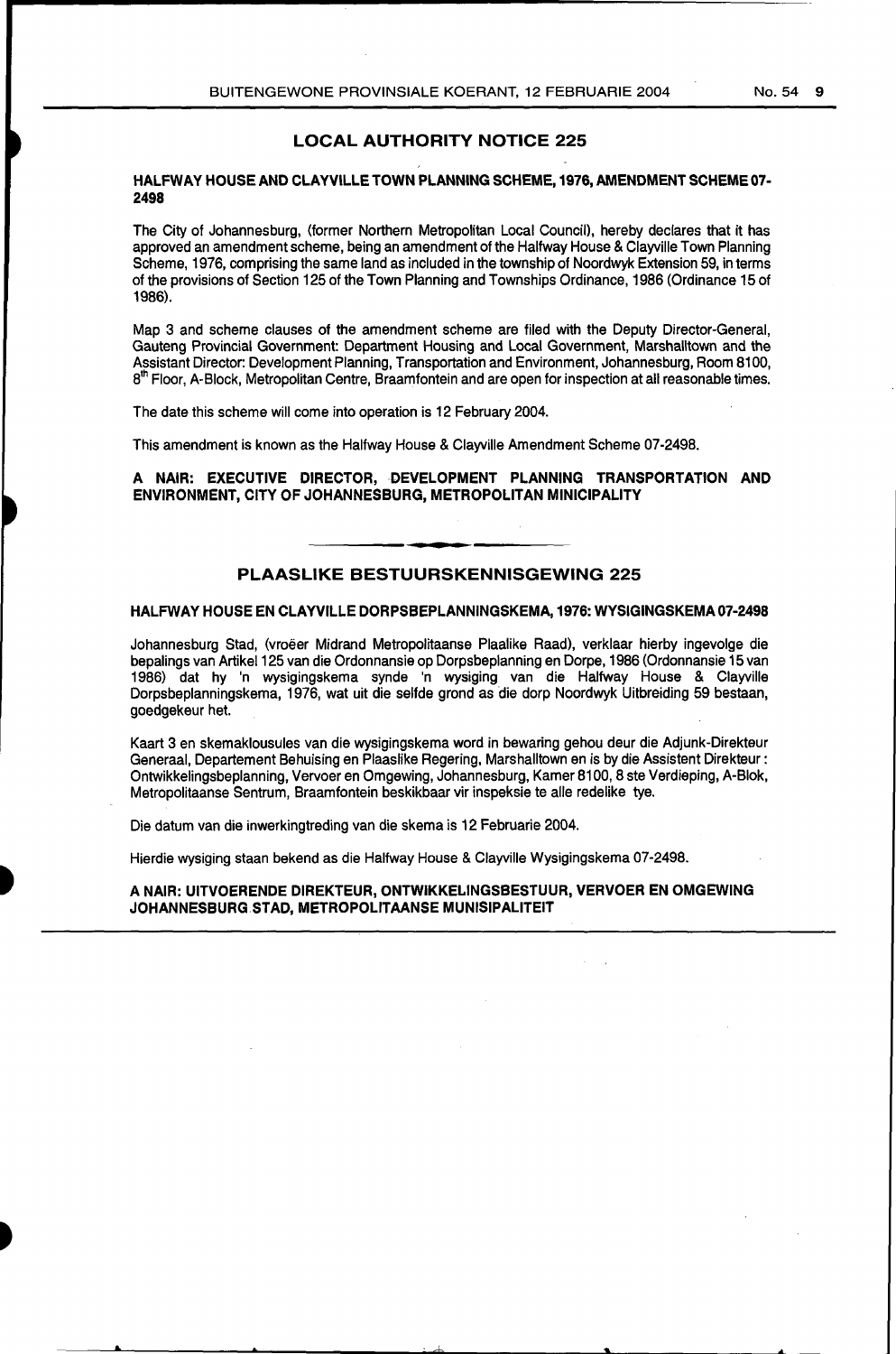$\mathbf i$   $\mathbf l$ 





# **www. 5H UdZEIIE5 .co.za** •••••••••••••••••••••••••

**A new information Portal keeping you up to date with news, legislation, the Parliamentary programme and which is the largest pool of SA Gazette information available on the Web.** 

- Easily accessible through the www!
	- Government Gazettes from January 1994
	- Compilations of all Indexes pertaining to the past week's Government Gazettes
	- All Provincial Gazettes -from September 1995
	- Parliamentary Bills as of January 1999
- Available in full-text, with keyword searching
- Sabinet Online scans, formats, edits and organize information for you. Diagrams and forms included as images.
- No stacks of printed gazettes- all on computer. Think of the storage space you save.
- Offers Bill Tracker- complementing the SA Gazettes products.

For easy electronic access to full-text gazette info, subscribe to the SA Gazettes from Sabinet Online. Please visit us at www.sagazettes.co.za



Tel: (012) 643-9500, Fax: (012) 663-3543, Toll free: 0800 11 8595, e-mail: corporate@sabinet.co.za, www: http://corporate.sabinet.co.za

..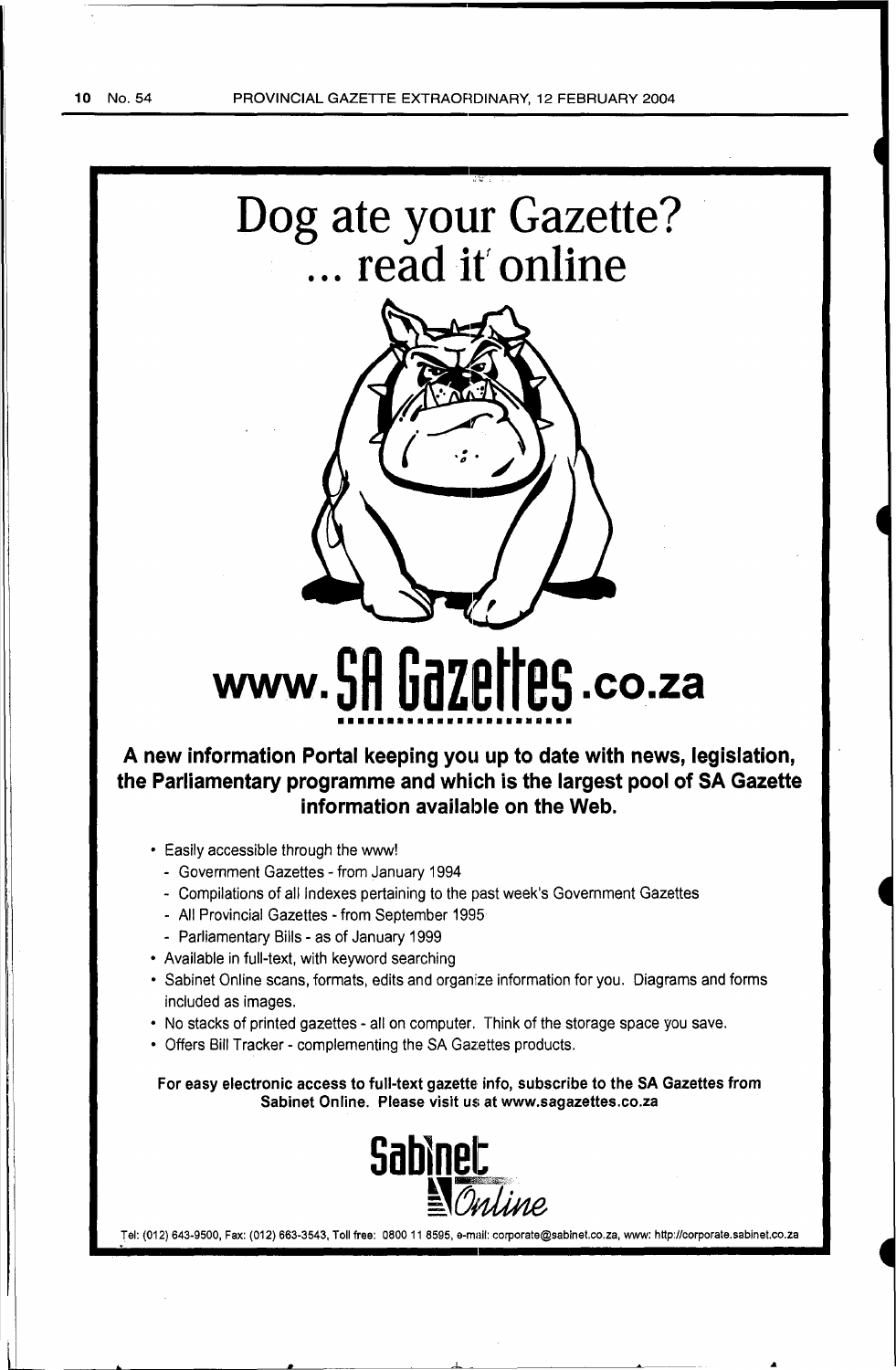2. **ga**n ku she

Looking for out of print issues of Government and Provincial **Gazettes** 

We can provide photocopies

## **Contact**

The National Library of South Africa, Pretoria Campus PO Box 397 0001 PRETORIA

## Physical address·

C/o Andries and Vermeulen Streets Entrance in Andries Street

## Contact details

Tel: (012) 321-8931 Fax: (012) 325-5984 E-mail: infodesk@nlsa.ac.za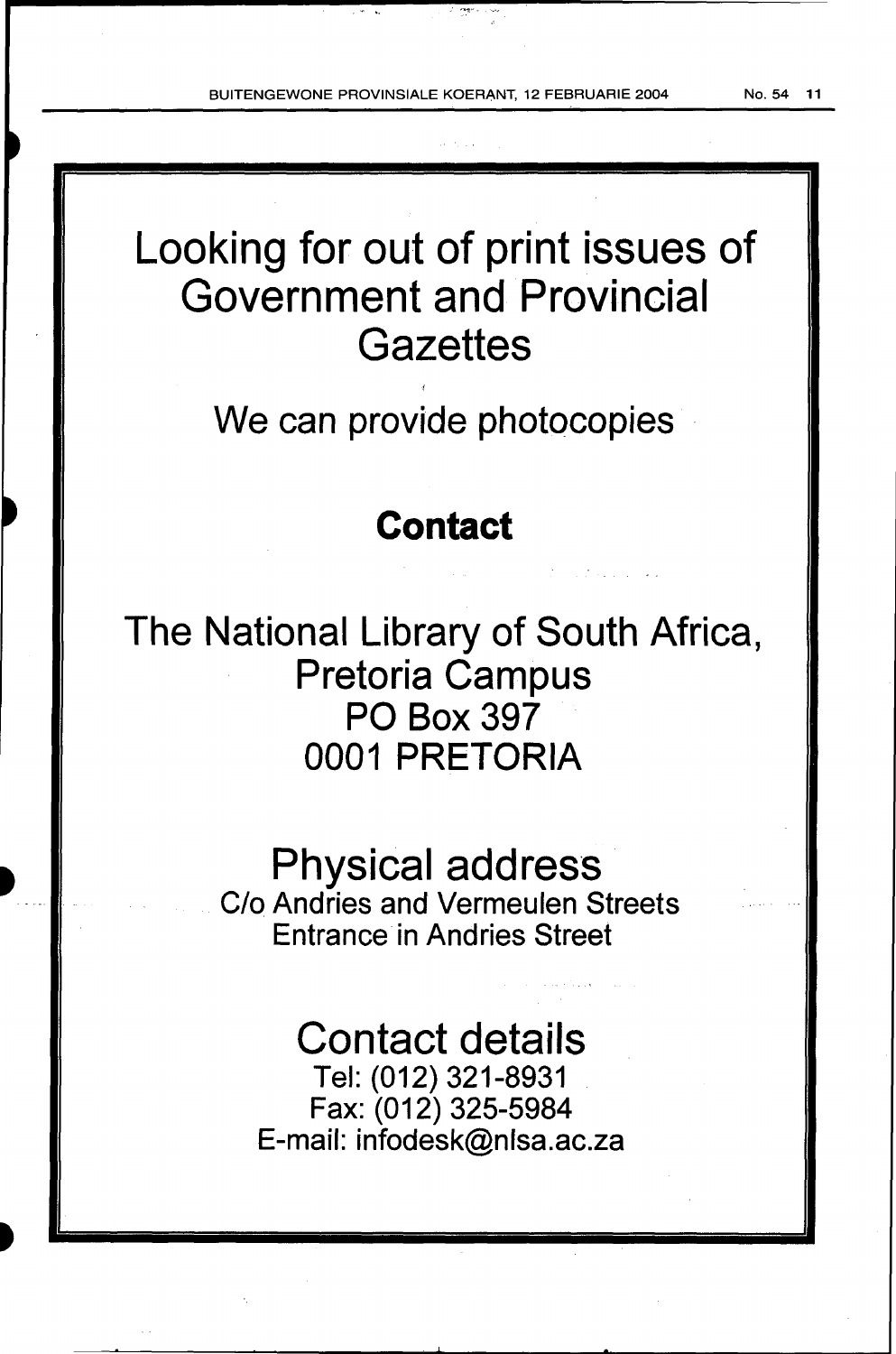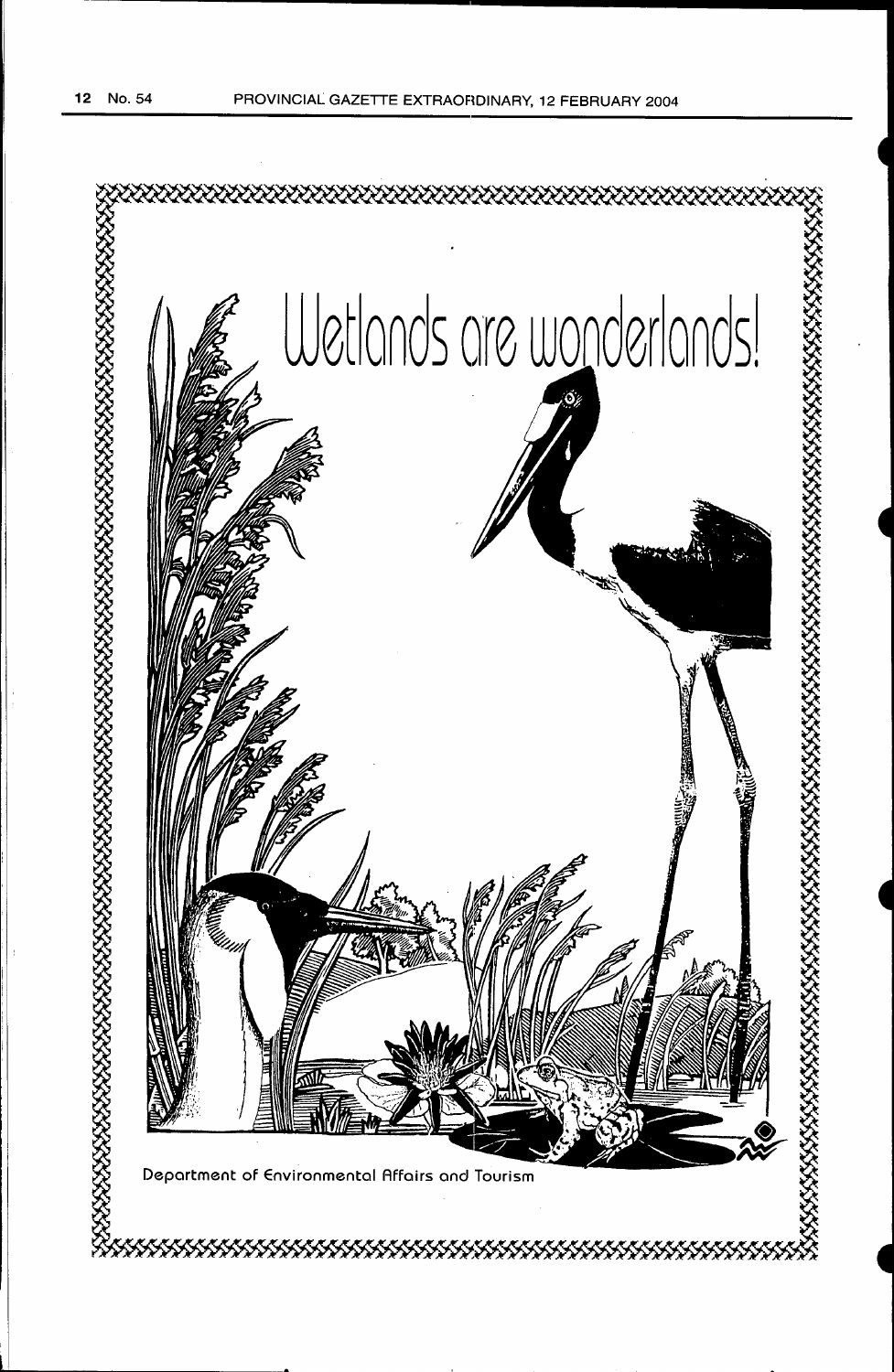$\frac{1}{4}$ 



DEPT. OF ENVIRONMENTAL AFFAIRS AND TOURISM · DEPT. VAN OMGEWINGSAKE EN TOERISME

 $\mathcal{L}(\mathbf{z})$  and  $\mathcal{L}(\mathbf{z})$  are  $\mathcal{L}(\mathbf{z})$  . The contribution of  $\mathcal{L}(\mathbf{z})$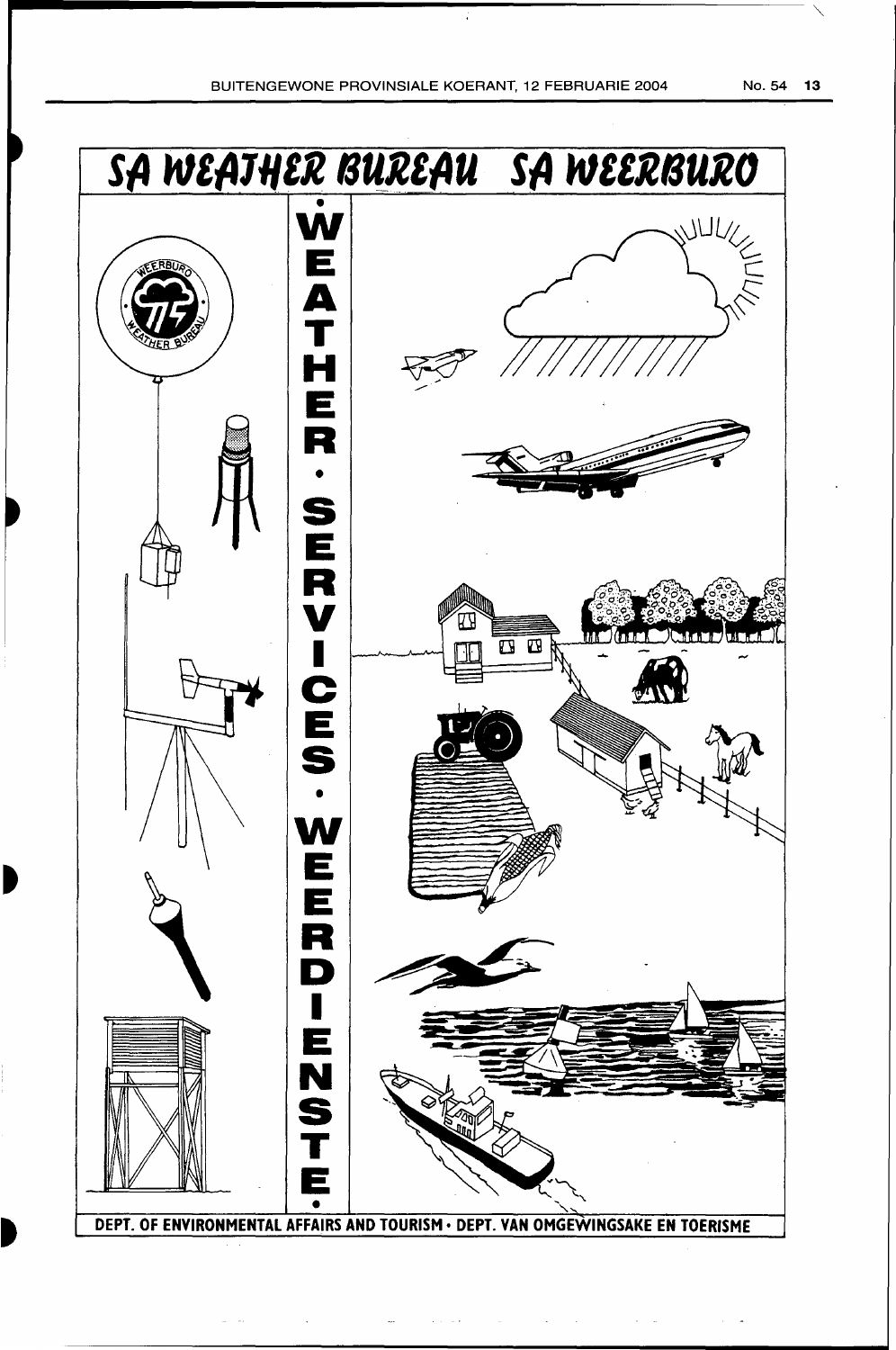*/* 

II i

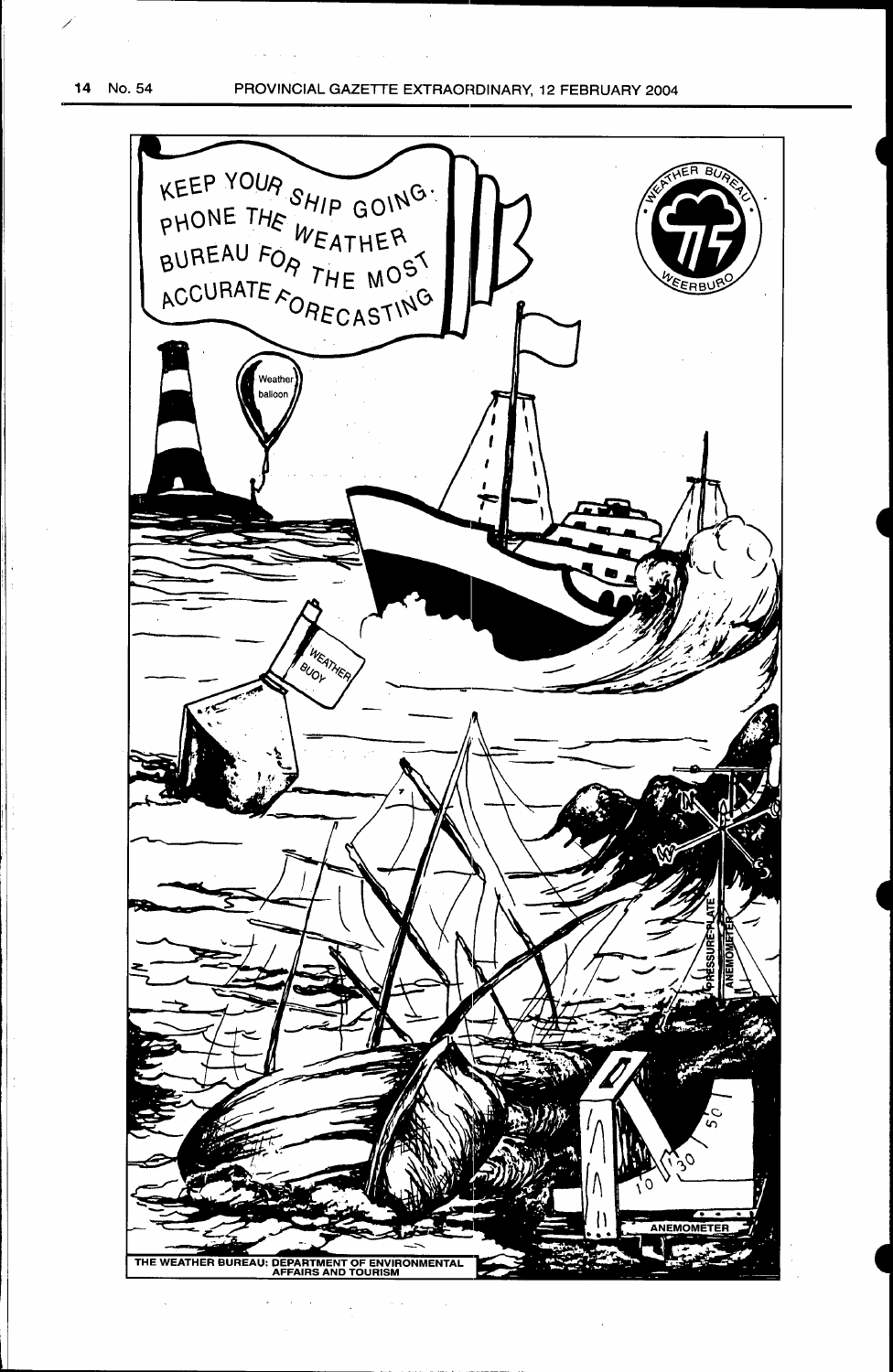$\frac{1}{2} \frac{1}{2}$ 

 $\frac{1}{\sqrt{2\pi}\left(\frac{1}{\sqrt{2}}\right)^{2}+2\left(\frac{1}{\sqrt{2}}\right)^{2}}\left(\frac{1}{\sqrt{2}}\right)^{2}}\left(\frac{1}{\sqrt{2}}\right)^{2}$